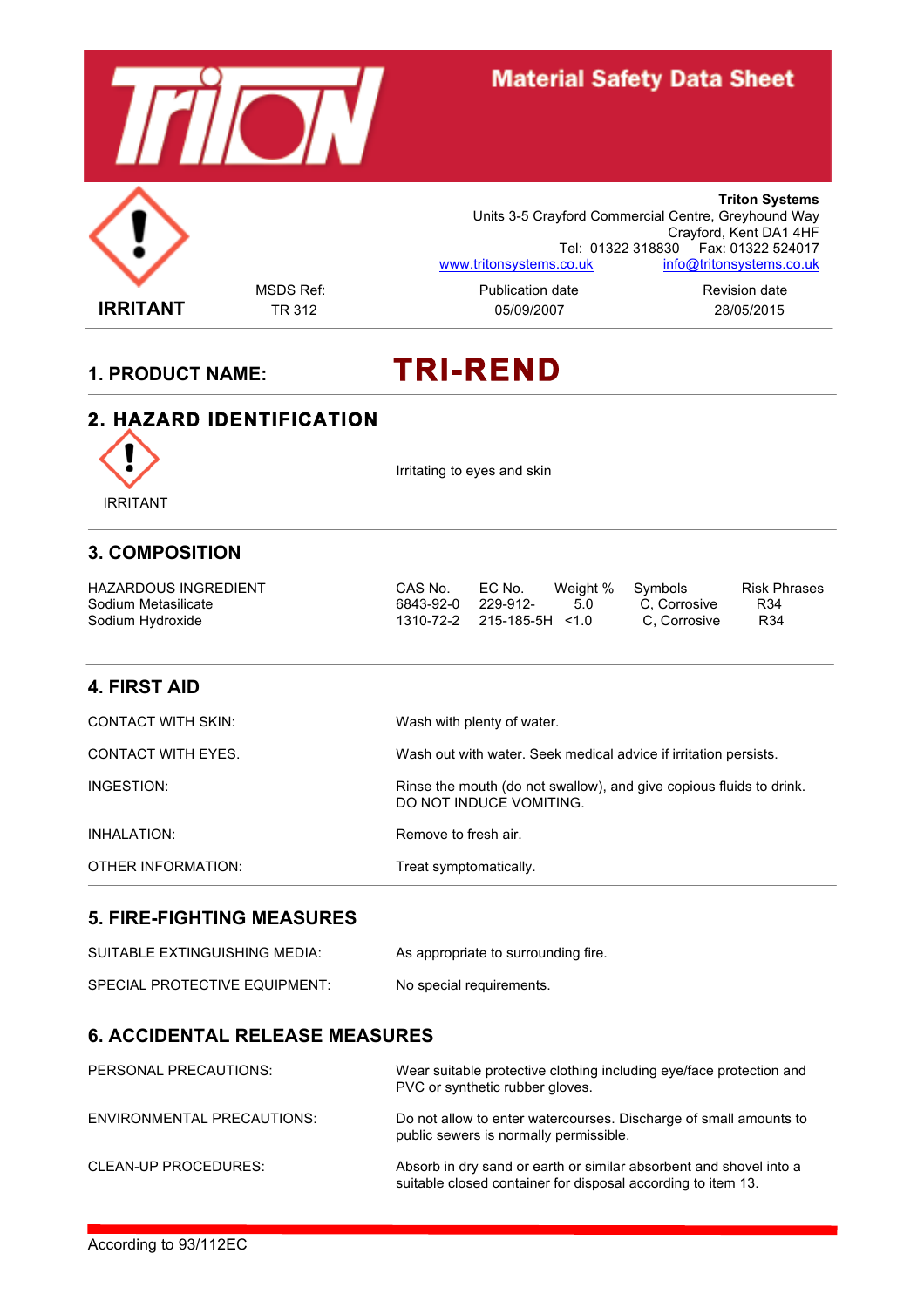

#### **7. HANDLING AND STORAGE**

HANDLING PRECAUTIONS: If large amounts are to be handled, wear suitable protect clothing according to item 8.

STORAGE INFORMATION: Protect from frost. Keep containers tightly closed in a cool place.

### **8. EXPOSURE CONTROLS / PERSONAL PROTECTION**

No special requirements for exposure control – observe normal industrial hygiene practices.

If large quantities are handled, it is advisable to wear eye protection and PVC or rubber gloves.

EXPOSURE LIMITS: None assigned in EH40

#### **9. PHYSICAL AND CHEMICAL PROPERTIES**

| Appearance                         | Pale Yellow Liquid                 | <b>Oxidising Properties</b>  | None                |
|------------------------------------|------------------------------------|------------------------------|---------------------|
| Odour                              | Slight fatty odour                 | Vapour Pressure              | Not relevant        |
| pH                                 | 11                                 | Relative density             | $1.01 - 1.03$       |
| <b>Boiling Point</b>               | $102^{\circ}$ C                    | <b>Bulk density</b>          | Not relevant        |
| <b>Melting Point</b>               | May separate at low<br>temperature | <b>Viscosity</b>             | As for water        |
| <b>Flash Point</b>                 | None                               | Solubility                   | Miscible with water |
| Flammability /<br>autoflammability | Not Relevant                       | <b>Partition Coefficient</b> | No data             |
| <b>Explosive Properties:</b>       | No explosive                       | Other data                   |                     |

| Pale Yellow Liquid                 | <b>Oxidising Properties</b>  | None                |
|------------------------------------|------------------------------|---------------------|
| Slight fatty odour                 | Vapour Pressure              | Not relevant        |
| 11                                 | Relative density             | $1.01 - 1.03$       |
| $102^{\circ}$ C                    | <b>Bulk density</b>          | Not relevant        |
| May separate at low<br>temperature | <b>Viscosity</b>             | As for water        |
| None                               | Solubility                   | Miscible with water |
| Not Relevant                       | <b>Partition Coefficient</b> | No data             |
| No explosive                       | Other data                   |                     |

### **10. STABILITY / REACTIVITY**

STABILITY: Stable. CONDITIONS TO AVOID: Storage in metal containers.

MATERIALS TO AVOID: Strong acids.

#### **11. TOXICOLOGICAL INFORMATION**

ACUTE TOXICITY: No data known.

| <b>12. ECOLOGICAL INFORMATION</b> |                                                                                                                                                                  |
|-----------------------------------|------------------------------------------------------------------------------------------------------------------------------------------------------------------|
| MOBILITY:                         | The water-miscibility of the product suggests that it is likely to leach<br>from soil to into groundwater. There is no available data on<br>sorption/desorption. |
| DEGRADABILITY:                    | Readily biodegrades in the soil or in sewage treatment works.                                                                                                    |
| ACCUMULATION:                     | There is no evidence for bioaccumulation or biomagnification.                                                                                                    |
| ECOTOXICITY:                      | There is no evidence that the product is ecotoxic.                                                                                                               |

According to 93/112EC